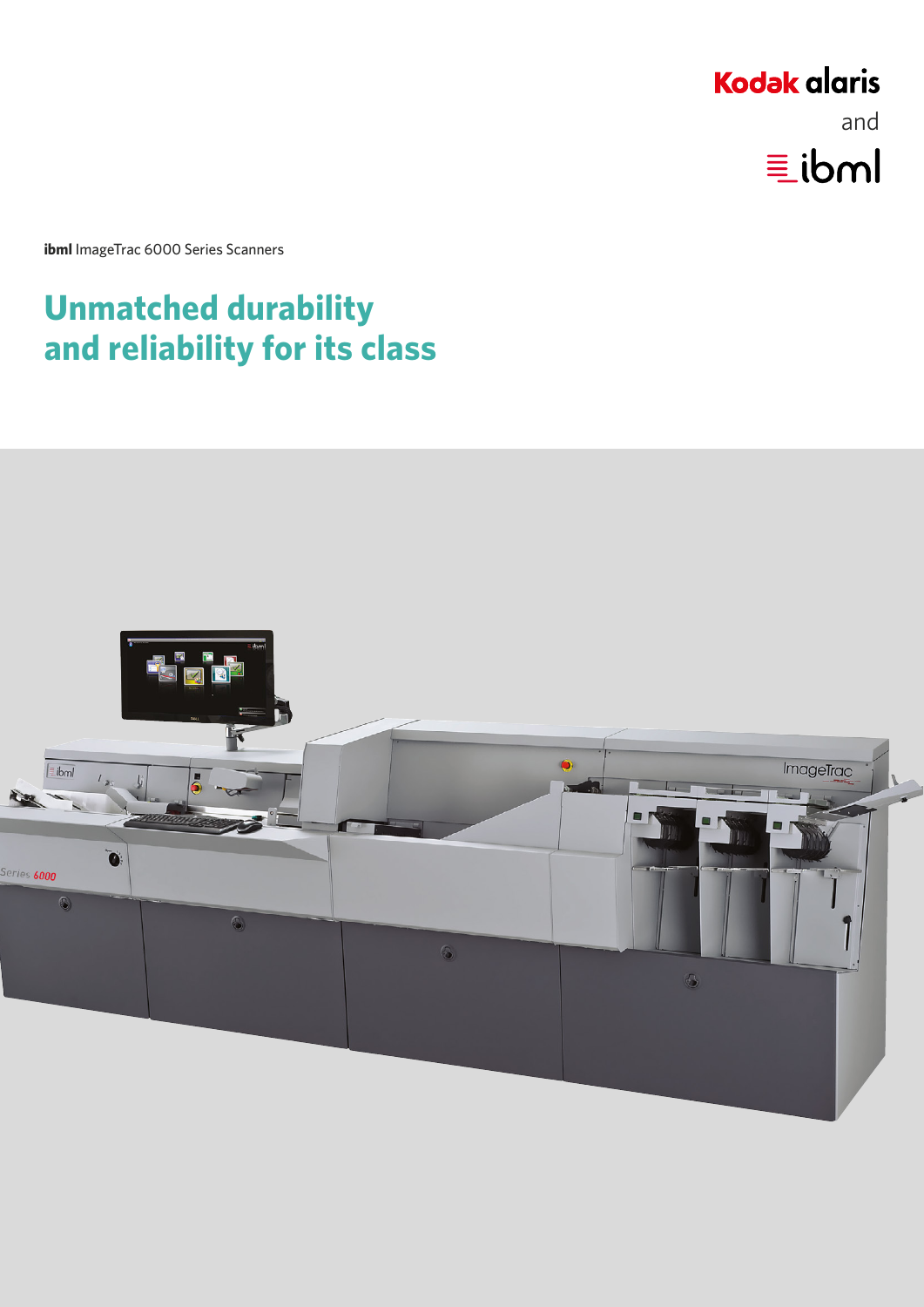# **Document scanning. Done right.**

Kodak Alaris has a highly successful, long standing partnership with ibml and when it comes to providing a complete document capture solutions portfolio, the ibml ImageTrac6 series and SoftTrac Capture Suite portfolio complement the Kodak Alaris solutions portfolio perfectly.

Kodak Alaris provide a broad range of services to partners and customers alike, covering equipment maintenance, professional services, pre-sales consultancy, project implementation, user training, solution set-up & initialisation as part of consultative approach.

Across the European, Middle East & Africa region, organisations in the private and public sector rely on Kodak Alaris services and ibml solutions every day. Together with ibml scanning solutions, Kodak Alaris streamlines and simplifies complex document imaging processes and in-line data capture applications to deliver maximum efficiency savings and increased productivity.

## **The ibml Advantage**

When it comes to document scanning, ibml understands the importance of getting things right the first time.

ibml takes a comprehensive approach to document scanning and capture that drives process improvements across the document lifecycle. We start with our SoftTrac Capture Suite, modular software for centralising data capture management from document receipt to information reporting. Our industry leading document scanners help organisations unleash the full power of document capture, without costly, burdensome downstream exceptions. Finally, we provide the deep domain expertise, professional services, and support organisations need to ensure return on investment.

Combining these core competencies, ibml is revolutionising document scanning – designing solutions that reduce costs and help companies reshape information management in business terms.

## **Accelerate access to critical business information**

- ibml's SoftTrac Capture Suite drives process efficiencies from the point of capture, centralising the management of capture information
- SoftTrac can easily integrate into any back end data capture or ECM solution
- Designed to work in any scanning environment, SoftTrac is available as part of an ibml solution or standalone with scanners from other manufacturers
- ibml offers a first-of-its-kind analytics solution for data capture
- ibml partners with a wide range of industry leaders in data capture software to meet your specific business requirements

## **Reduce costs and boost productivity with ibml scanners**

- ibml scanners eliminate downstream exceptions
- Our scanners capture information inline and route documents electronically
- ibml scanners automatically separate documents after scanning and reduce doc prep
- Our patented camera technology, and image enhancement capabilities built into the system, provide the best images possible, improving ICR read rates
- Our ImageTrac-Lite is ideal for remote offices and lower-volume applications

## **Profit from our experience and expertise**

ibml has helped hundreds of organisations achieve real benefits from document automation. Our clients include world leaders in the following industries:

- Banking
- Financial Services
- Insurance
- Healthcare
- Government
- Outsourcing
- BPO/Service Bureaus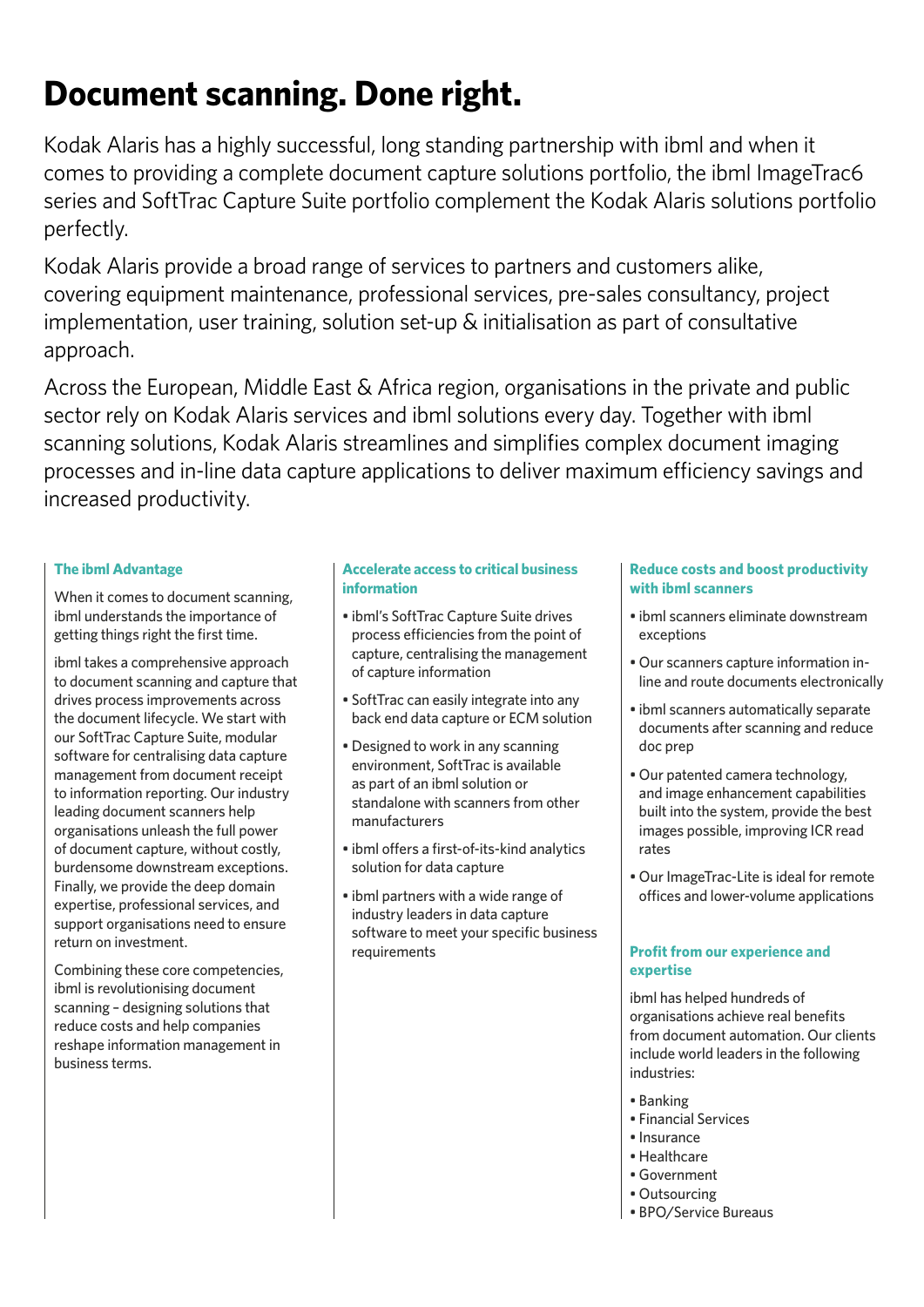

# **Benefits:**

- **• Unmatched durability and reliability for its class**
- **• Better ROI/performance than conventional scanners**
- **• Fewer jams/fast jam recovery**
- **• Supports remote scanning initiatives**
- **• Scan intermixed documents**
- **• Improve scanning accuracy**
- **• Use bar code to out-sort separator sheets**
- **• DynamicTIFF™ optimises image quality for improved recognition rates**
- **• Detect and eliminate double-feeds**
- **• Streamline document audit controls**

## **Lite**

The ImageTrac-Lite is ideal for archive and other applications. Compared to other devices in its class, the ImageTrac-Lite is more robust and provides better document feeding, superior image quality and faster turnaround times – all requiring fewer devices and reduced document preparation.

The ImageTrac-Lite is a proven and reliable document scanner with an unlimited duty cycle and superior document handling. It is especially designed for users interested in reducing their document prep costs, reducing scanning operations, reusing header documents, and having the flexibility to scan all of their documents on a single device. The device is frequently used in environments where the user leverages back-end solutions for content management (ECM), document management, image processing, or intelligent character recognition.

### **Scanner Features**

| Feeder with Mechanical Doubles Detection     | Standard |
|----------------------------------------------|----------|
| <b>Mechanical Deskew with Skew Detection</b> | Standard |
| DocNetics 1D Barcode                         | Standard |
| DynamicTIFF™                                 | Standard |
| UltraSonic Doubles Detection                 | Standard |
| E13B MICR, Top side or Bottom side           | Option   |
| CMC7 MICR, Top side or Bottom side           | Option   |
| <b>Base Pockets</b>                          | 1        |
| <b>High Capacity Full Page Pockets</b>       | Standard |

### **Camera & Output Options**

| JPEG - Color (24 bit), Grayscale (8-bit) | Standard |
|------------------------------------------|----------|
| TIFF - Black & White (1-bit)             | Standard |
| <b>JPEG 2000</b>                         | Option   |
| Optical DPI*                             | 300      |
| Image Output                             | 150-600  |
| *600 Optical DPI Optional                |          |

#### **Rated Throughput Speeds in Landscape Orientation with a 2" Gap\***

| Model                 |                | Lite | High SpeedOption |
|-----------------------|----------------|------|------------------|
| <b>DPI Resolution</b> |                | 300  | 200              |
| Doc Length            | <b>Type</b>    |      |                  |
| 21.6 cm               | letter size    | 286  | 429              |
| $21 \text{ cm}$       | A4             | 292  | 438              |
| 6.99 cm               | personal check | 632  | 947              |
| 10.52 cm              | A6             | 489  | 734              |
| 15.24 cm              | personal check | 375  | 563              |
| $7.62 \text{ cm}$     | business check | 600  | 900              |
| 20.96 cm              | business check | 293  | 439              |
|                       |                |      |                  |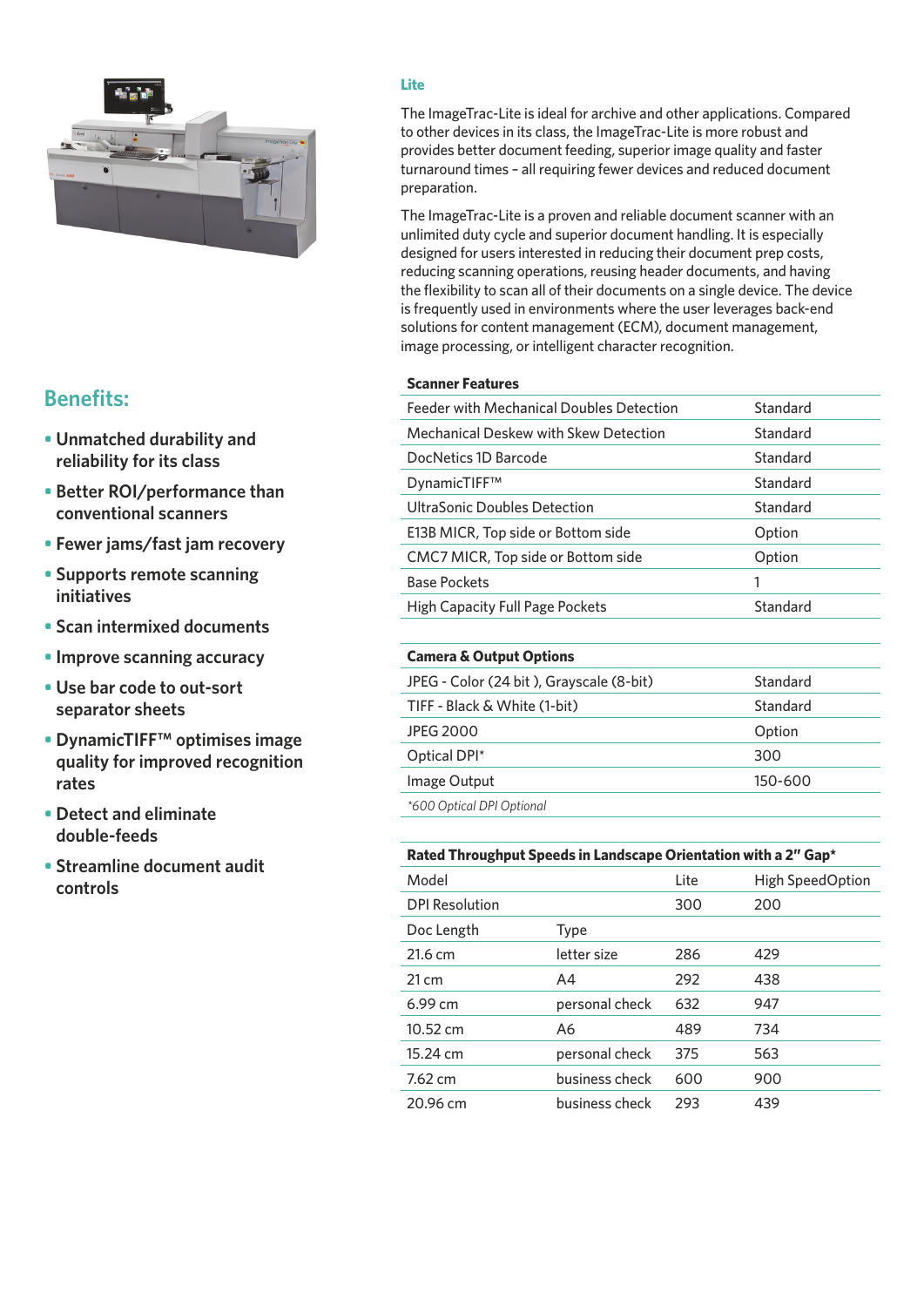

#### **Expandable**

The expandable ImageTrac 6300 Class scanners are designed for applications with basic in-line processing needs and are available with either one or two out-sort pockets.

The ImageTrac 6300 Class scanner is ideal for users who want more speed and flexibility than ibml's ImageTrac-Lite solution provides, as well as in-line intelligence. Like the ImageTrac-Lite, the 6300 Class scanner delivers an unlimited duty cycle, robust design and superior document handling. But ImageTrac 6300 Class users also receive upgrade options, added flexibility and enhanced in-line, rules-based processing. The ImageTrac 6300 Class scanner stands apart in environments requiring reliable, intelligent batch processing.

#### **Scanner Features**

| Feeder with Mechanical Doubles Detection       | Standard |
|------------------------------------------------|----------|
| <b>Mechanical Deskew with Skew Detection</b>   | Standard |
| UltraSonic Doubles Detection                   | Standard |
| DynamicTIFF                                    | Standard |
| Barcode and/or Patchcode Reader                | Option   |
| Inkjet Printer, Single head, pre or post-image | Option   |
| Inkjet Printer, Multi-head, pre or post-image  | Option   |
| E13B MICR, Top or Bottom side                  | Option   |
| CMC7 MICR, Top or Bottom side                  | Option   |
| Envelope Detection w/DocNetics                 | Option   |
| Dual UltraSonic Doubles Detection              | Option   |
| <b>Base Pockets</b>                            | 1        |
| High Capacity Full Page Pockets                | Standard |
| Expandable to 6400 Class                       | Yes      |
|                                                |          |

#### **Camera & Output Options**

| JPEG - Color (24 bit), Grayscale (8-bit) | Standard |
|------------------------------------------|----------|
| TIFF - Black & White (1-bit)             | Standard |
| <b>JPEG 2000</b>                         | Option   |
| Optical DPI*                             | 300      |
| Image Output                             | 150-600  |
| *600 Optical DPI Optional                |          |

#### **Rated Throughput Speeds in Landscape Orientation with a 2" Gap\***

| Model                 |                | 6350 | <b>High SpeedOption</b> |
|-----------------------|----------------|------|-------------------------|
| <b>DPI Resolution</b> |                | 300  | 200                     |
| Doc Length            | <b>Type</b>    |      |                         |
| $21.6 \text{ cm}$     | letter size    | 286  | 429                     |
| $21 \text{ cm}$       | A4             | 292  | 438                     |
| 6.99cm                | personal check | 632  | 947                     |
| 10.52 cm              | A6             | 489  | 734                     |
| 15.24 cm              | personal check | 375  | 563                     |
| $7.62 \text{ cm}$     | business check | 600  | 900                     |
| 20.96 cm              | business check | 293  | 439                     |
|                       |                |      |                         |

## **Benefits:**

- **• Reduced document preparation**
- **• Fewer jams/fast jam recovery**
- **• Scan documents in multiple size and thickness in a single pass**
- **• Increased operator productivity**
- **• Reduced operations expense**
- **• Less downtime/easy maintenance**
- **• Fewer exceptions and rescans**
- **• Potential to finish work earlier in the day**
- **• Expandable to the 6400 Class scanner**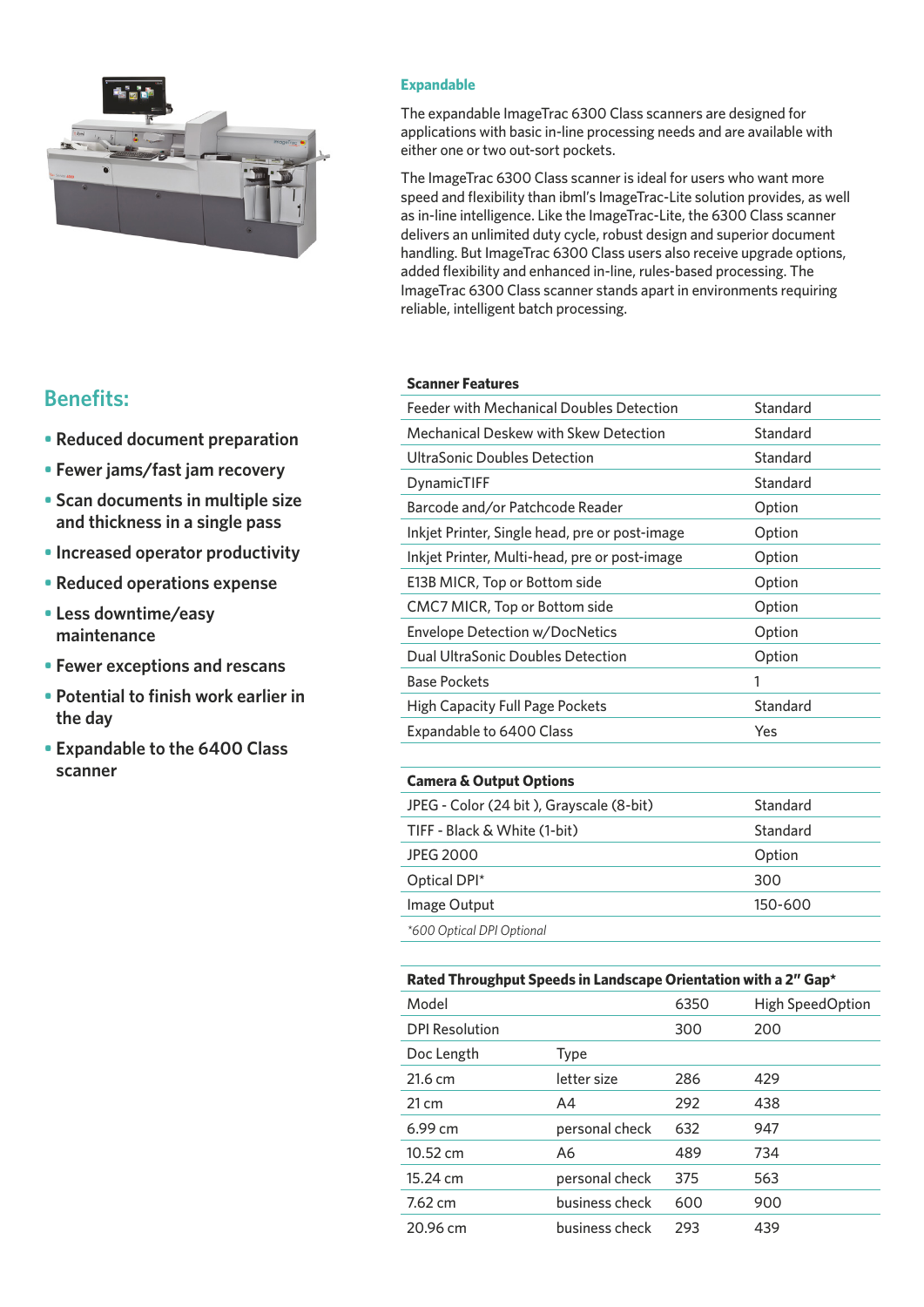

# **What makes ibml scanners different?**

**Our superior technology automatically separate documents after scanning and reduces upfront document preparation. Our patented camera technology, and image enhancement capabilities provide the best images possible, improving ICR read rates.**

**The ImageTrac 6400 Class scanner is enabled with the suite of DocNetics recognition products that provide the flexibility to index documents by reading barcodes, OCR reads, document types and logos from in-line images. The ImageTrac 6400 scanner accompanied with DocNetics can drive significant operational benefits to document capture operations.**

# **Benefits:**

- **• Increased productivity across the entire document capture process**
- **• Business rule job development**
- **• Faster processing windows**
- **• Exceptional image quality**
- **• Reduced document preparation requirements**
- **• Streamlined operations for advanced processing requirements**
- **• Ergonomically enhanced**

#### **Powerful**

Regarded as ibml's most versatile scanners, the powerful ImageTrac 6400 Class scanners provide unique transaction processing benefits for users in a wide range of vertical markets.

ibml's ImageTrac 6400 Class of document scanners was built from the ground up for users who require sophisticated transaction processing and robust in-line tools for business rules processing and document sorting. Available with up to 21 sort pockets, the ImageTrac 6400 scanners provide unmatched in-line intelligence for rulesbased processing, auto batching, pocket water falling, numerous audit trail options and embedded processes that ensure adherence to business rules during scanning. This makes ibml's ImageTrac 6400 Class scanner perfect for service bureaus or shared services environments with a wide range of workload types and volumes.

#### **Scanner Features**

| Feeder with Mechanical Doubles Detection           | Standard       |
|----------------------------------------------------|----------------|
| Mechanical Deskew with Skew Detection              | Standard       |
| UltraSonic Doubles Detection                       | Standard       |
| DynamicTIFF                                        | Standard       |
| Barcode and/or Patchcode Reader                    | Option         |
| Inkjet Printer, Single head, pre or post-image     | Option         |
| Inkjet Printer, Multi-head, pre or post-image      | Option         |
| Inkjuet Printer, Rear Side, Multi-head, post-image | Option         |
| E13B MICR, Top or Bottom side                      | Option         |
| CMC7 MICR, Top or Bottom side                      | Option         |
| Envelope Detection w/DocNetics                     | Option         |
| Dual UltraSonic Doubles Detection                  | Option         |
| <b>Base Pockets</b>                                | $\overline{2}$ |
| High Capacity Full Page Pockets                    | Standard       |
| Expandable Sort Pockets                            | 21             |
|                                                    |                |

### **Camera & Output Options**

| JPEG - Color (24 bit), Grayscale (8-bit) | Standard |
|------------------------------------------|----------|
| TIFF - Black & White (1-bit)             | Standard |
| <b>JPEG 2000</b>                         | Option   |
| Optical DPI*                             | 300      |
| Image Output                             | 150-600  |
| *600 Optical DPI Optional                |          |

| Rated Throughput Speeds in Landscape Orientation with a 2" Gap* |                |      |                  |  |
|-----------------------------------------------------------------|----------------|------|------------------|--|
| Model                                                           |                | 6350 | High SpeedOption |  |
| <b>DPI Resolution</b>                                           |                | 300  | 200              |  |
| Doc Length                                                      | <b>Type</b>    |      |                  |  |
| $21.6 \text{ cm}$                                               | letter size    | 286  | 429              |  |
| $21 \text{ cm}$                                                 | A4             | 292  | 438              |  |
| 6.99cm                                                          | personal check | 632  | 947              |  |
| $10.52 \text{ cm}$                                              | A6             | 489  | 734              |  |
| $15.24 \text{ cm}$                                              | personal check | 375  | 563              |  |
| $7.62 \text{ cm}$                                               | business check | 600  | 900              |  |
| 20.96 cm                                                        | business check | 293  | 439              |  |